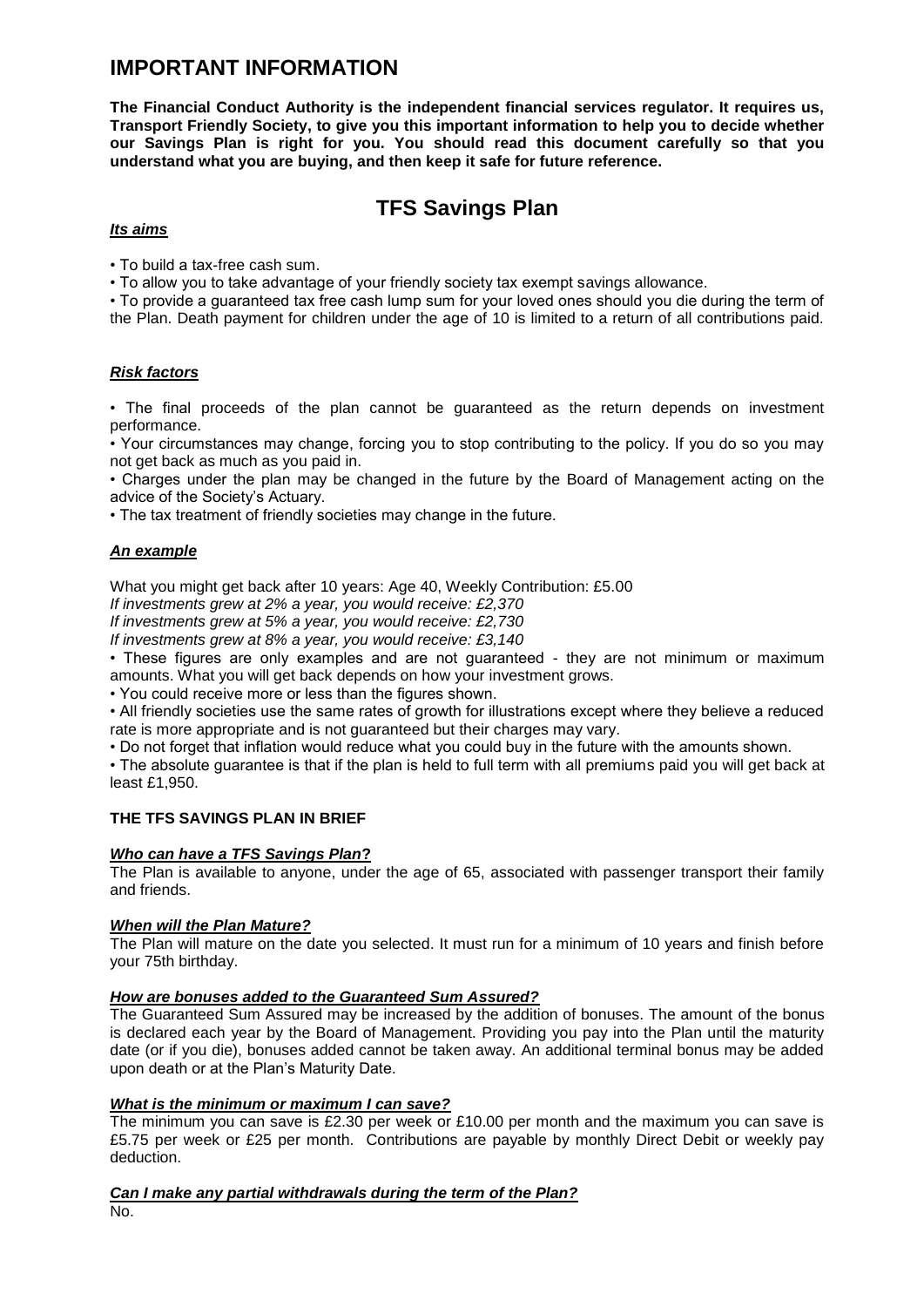## *Can I cash my Plan early?*

It is important to remember that this Plan is a long term contract. If you decide in the first year that you do not want the Plan you will not be entitled to a return of any of the money you had paid in. However, if after one year but before two years have elapsed, you decide that you want to cash it in early you would be entitled to a refund of one third of what you have paid in. After you have paid in for two years or more you would have the choice of one of the following two options:

- 1. Leave the money you had already paid in with a correspondingly lower sum assured or
- 2. Surrender the Plan for its surrender value. If you surrender the Plan, particularly in the early years, you may get back less than what you paid in.

#### *How are the contributions invested?*

The Society invests in a wide range of shares, government stocks (sometimes called gilts), property and cash deposits with leading banks. The investment aim of the Society is to maximise long-term growth whilst investing in a balanced portfolio of investments. The following table demonstrates the likely effect of charges and expenses over the term of the Plan for the example shown above.

| At end of year Total paid in | to date | Total actual<br>deductions to date<br>THE EARLY YEARS | Effect of<br>deductions to date | What you<br>might get back |
|------------------------------|---------|-------------------------------------------------------|---------------------------------|----------------------------|
| $\mathbf{1}$                 | £260    | £199                                                  | £199                            | £68                        |
| 2                            | £520    | £216                                                  | £226                            | £321                       |
| 3                            | £780    | £235                                                  | £257                            | £584                       |
| $\overline{4}$               | £1,040  | £258                                                  | £292                            | £858                       |
| 5                            | £1,300  | £284                                                  | £333                            | £1.140                     |

## **THE LATER YEARS**

| At end of year Total paid in | to date | Total actual<br>deductions to date | Effect of<br>deductions to date | What you<br>might get back |
|------------------------------|---------|------------------------------------|---------------------------------|----------------------------|
| 10                           | £2.600  | £467                               | £625                            | £2.730                     |

Assumed that investments will grow at 5% per year

## *What are the deductions for?*

• The deductions include the cost of life cover, expenses, charges, any surrender penalties and other adiustments.

• The last line in the table shows that over the full term of the Plan the effect of the total deductions could amount to £625.

• Putting it another way, leaving out the cost of life cover, this would have the same effect as bringing the investment growth from 5% a year down to 1.1% a year.

#### *Does the Society give Advice?*

No advice will be given to you by the Society regarding this Plan. It is your responsibility to ensure that the Plan meets your needs. If you require advice, you should consult an Independent Financial Advisor.

#### FURTHER INFORMATION

#### *Cancellation Rights*

After the proposal is accepted you will receive a Notice of your right to cancel. You will then have 30 days in which you can change your mind. If you cancel within this 30 day period you will receive a full refund.

#### *Bonuses*

Bonuses, calculated on the basis of investment performance, are added to your Plan following each valuation at the discretion of the Board of Management acting on the advice of the Actuary. Once a bonus is added it cannot be taken away. These bonuses are expressed as a percentage of the sum assured. A terminal bonus may also be paid.

## *Charges*

All charges and expenses as set out in the Society's rules and Tables have been taken into account in the illustrations in this leaflet.